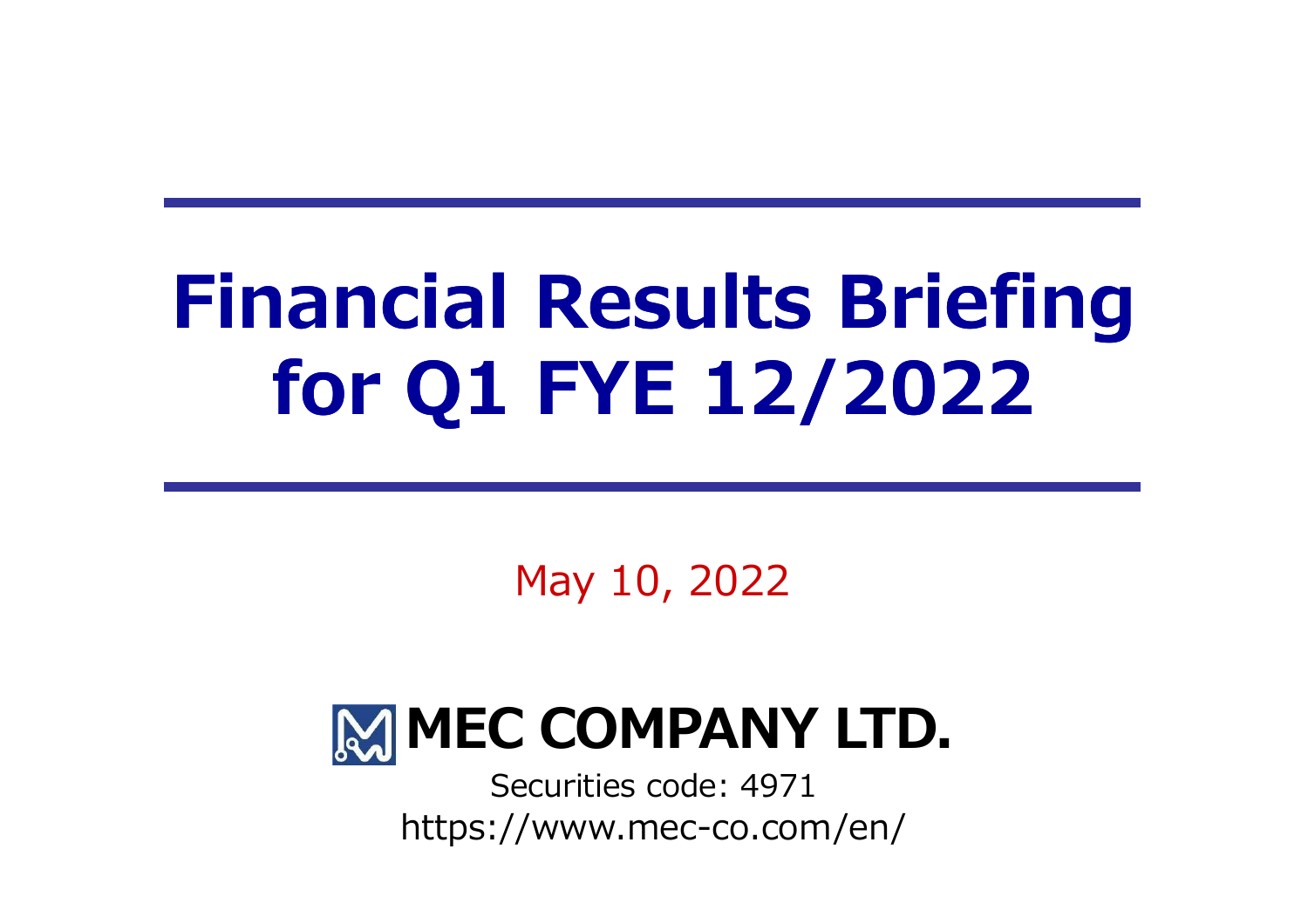## Notice of Revision of Earnings Forecast

Revision to the first half consolidated earnings forecast for the fiscal year ending in December 2022.(January 1, 2022 to June 30, 2022)

|                                                                                                                                 | <b>Net sales</b><br>(million yen) | <b>Operating</b><br>income<br>(million yen) | <b>Ordinary</b><br>income<br>(million yen) | <b>Net</b><br>income<br>(million yen) | <b>Net</b><br>income<br>per share<br>(yen) |
|---------------------------------------------------------------------------------------------------------------------------------|-----------------------------------|---------------------------------------------|--------------------------------------------|---------------------------------------|--------------------------------------------|
| <b>Previously announced</b><br>Forecast(A)                                                                                      | 7,800                             | 1,800                                       | 1,850                                      | 1,300                                 | 68.41                                      |
| <b>Forecast revised this</b><br>time(B)                                                                                         | 7,950                             | 2,000                                       | 2,150                                      | 1,500                                 | 78.92                                      |
| Difference(B-A)                                                                                                                 | 150                               | 200                                         | 300                                        | 200                                   |                                            |
| <b>Percentage change</b><br>(9/6)                                                                                               | 1.9                               | 11.1                                        | 16.2                                       | 15.4                                  |                                            |
| (Reference) Earnings for<br>the first half of the<br>previous year<br>(First half of the fiscal<br>year ended December<br>2021) | 7,024                             | 1,949                                       | 2,023                                      | 1,466                                 | 77.25                                      |

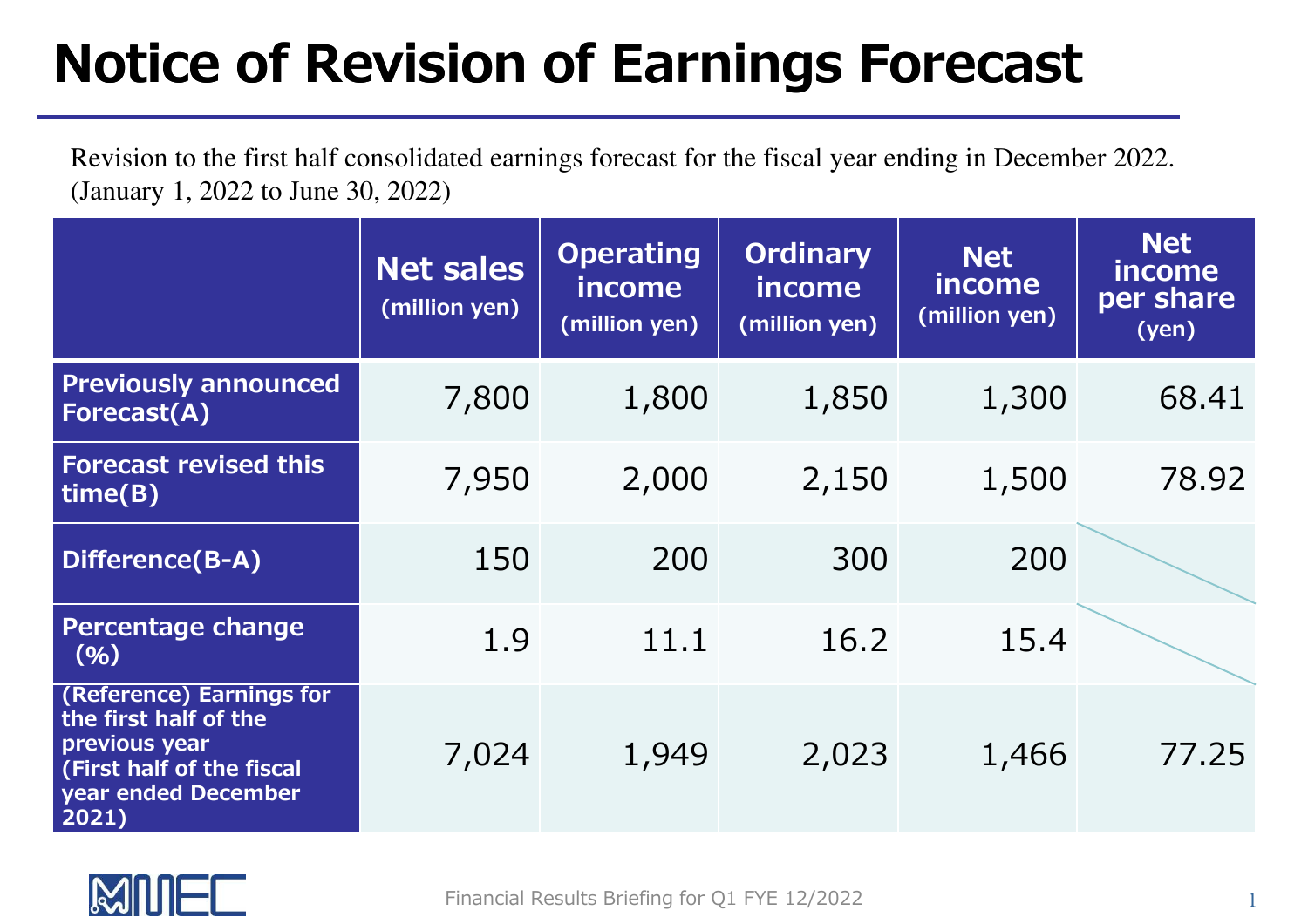## Notice of Revision of Earnings Forecast

Revision to the full-year consolidated earnings forecast for the fiscal year ending in December 2022.(January 1, 2022 to December 30, 2022)

|                                                                                  | <b>Net sales</b><br>(million yen) | <b>Operating</b><br>income<br>(million yen) | <b>Ordinary</b><br>income<br>(million yen) | <b>Net</b><br>income<br>(million yen) | <b>Net</b><br>income<br>per share<br>(yen) |
|----------------------------------------------------------------------------------|-----------------------------------|---------------------------------------------|--------------------------------------------|---------------------------------------|--------------------------------------------|
| <b>Previously announced</b><br><b>Forecast(A)</b>                                | 16,500                            | 4,000                                       | 4,150                                      | 3,000                                 | 157.86                                     |
| <b>Forecast revised this</b><br>$\mathsf{time}(B)$                               | 16,650                            | 4,200                                       | 4,450                                      | 3,200                                 | 168.35                                     |
| Difference(B-A)                                                                  | 150                               | 200                                         | 300                                        | 200                                   |                                            |
| <b>Percentage change</b><br>(96)                                                 | 0.9                               | 5.0                                         | 7.2                                        | 6.7                                   |                                            |
| (Reference) Results<br>for the<br>previous term<br>(Year ended December<br>2021) | 15,038                            | 3,939                                       | 4,104                                      | 2,949                                 | 155.28                                     |

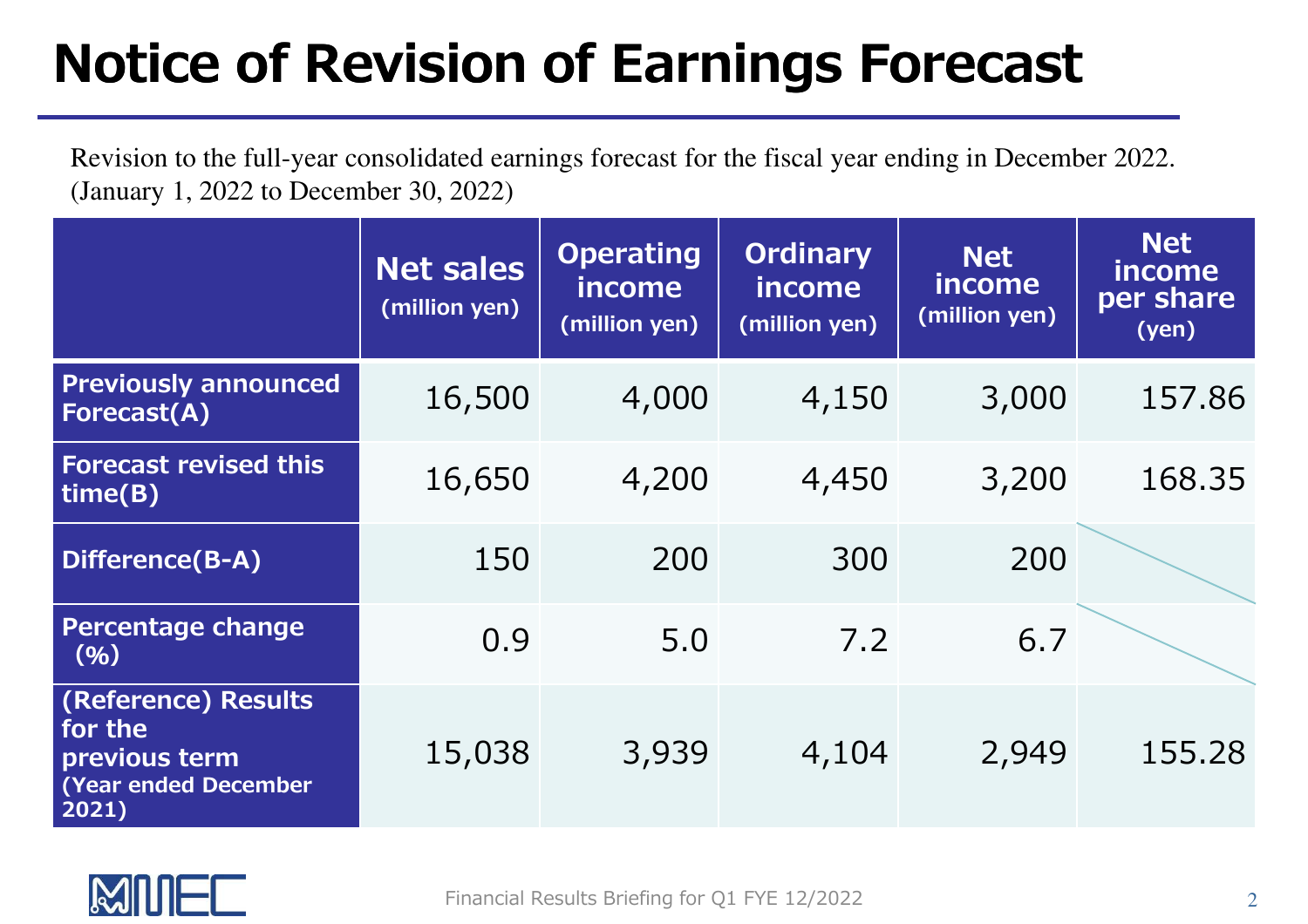## Measures against COVID-19 Infection

Maintaining a system for preventing the spread of infection and continuing to supply products

Placing the President as the Head of the Emergency Response Headquarters, and carefully continuing corporate activities according to the circumstances based on the BCP (business continuity plan)

#### Way of working

- Recommendation of working from home
- Full flextime
- Expansion of commuting options
- Recommendation of doing substitute holiday work (swapping holidays with working days) and taking substitute holidays

#### Business trips, etc.

- Self-restraint regarding unnecessary business trips
- Self-restraint regarding eating between employees

#### Facility management

- Thorough hygiene management
- Installation of splash prevention panel
- Satellite office

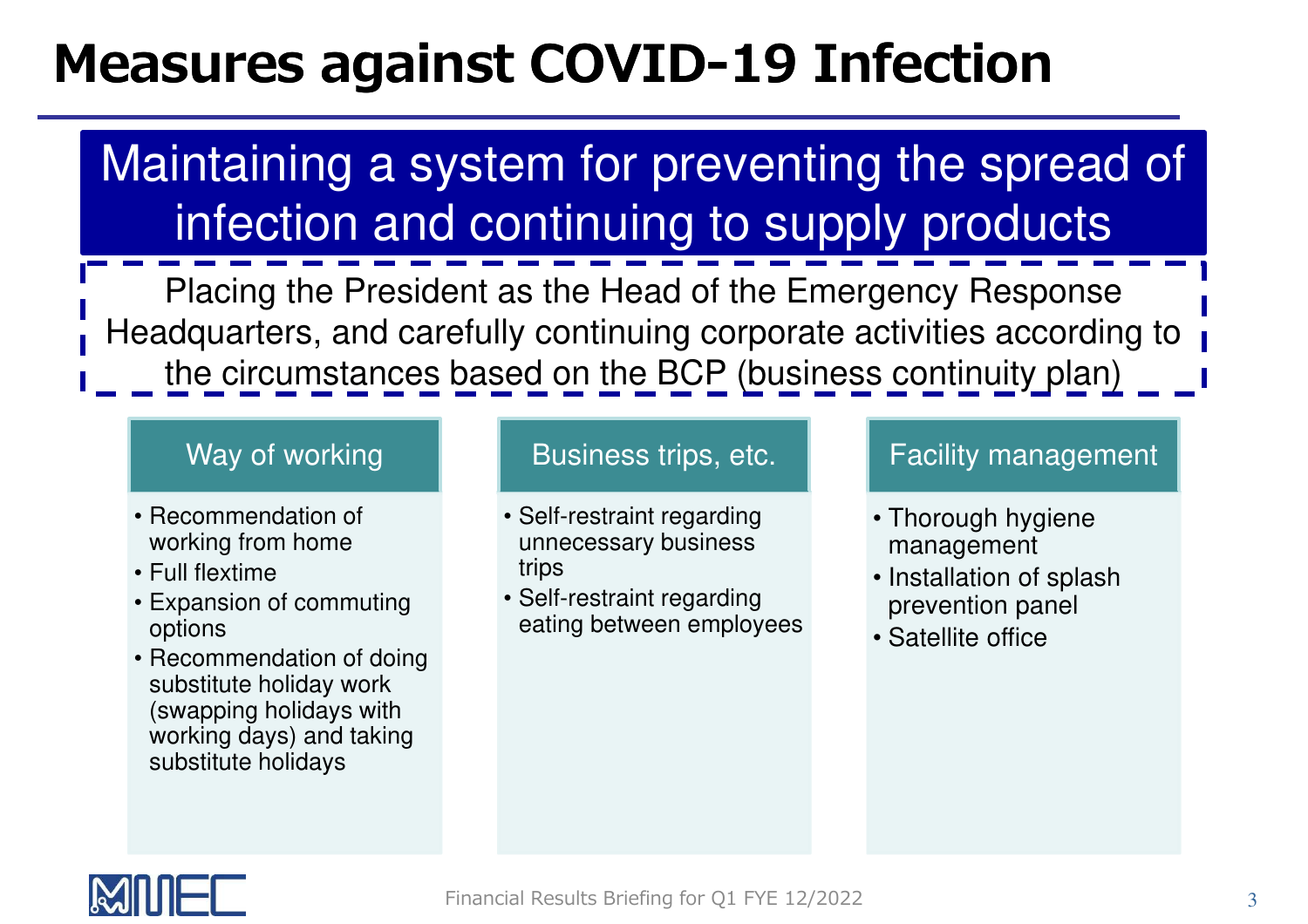# Q1 FYE12/2022 Key factors

### Assumed/actual exchange rate



4.16 yen / Actual rate:

JPY to NTD Assumed rate: 4.16 yen / Actual rate: 4.18 yen (previous year was 3.77 yen)<br>JPY to RMB Assumed rate: 18.07 yen / Actual rate: 18.44 yen (previous year was 16.32 yen JPY to RMB Assumed rate: 18.07 yen / Actual rate: 18.44 yen (previous year was 16.32 yen)<br>JPY to EUR Assumed rate: 130.51 yen / Actual rate: 131.35 yen (previous year was 128.10 yen JPY to EUR Assumed rate: 130.51 yen / Actual rate: 131.35 yen (previous year was 128.10 yen)<br>JPY to THB Assumed rate: 3.44 yen / Actual rate: 3.53 yen (previous year was 3.50 yen) JPY to THB Assumed rate: 3.44 yen / Actual rate: 3.53 yen (previous year was 3.50 yen)<br>JPY to USD Assumed rate: 115.01 yen / Actual rate: 117.12 yen (previous year was 106.24 ye 117.12 yen (previous year was 106.24 yen)



Sales: 3,955 million yen(YOY change: Up 12.8%) Operating income: 1,051 million yen(YOY change: Up 8.0%)



Exchange rate impact (YOY change)Sales: Up 228 million yen, Operating income: Up 116 million yen.



Chemicals

Sales: 3,898 million yen (YOY change: Up 12.9%)

Shipments: 11,384 t (YOY change: Up 4.3%)



Major products sales (YOY change)<br>CZ: Up 26.1%, V-Bond: Up 11.0%, SF: Down 37.4%, EXE: Down 11.4%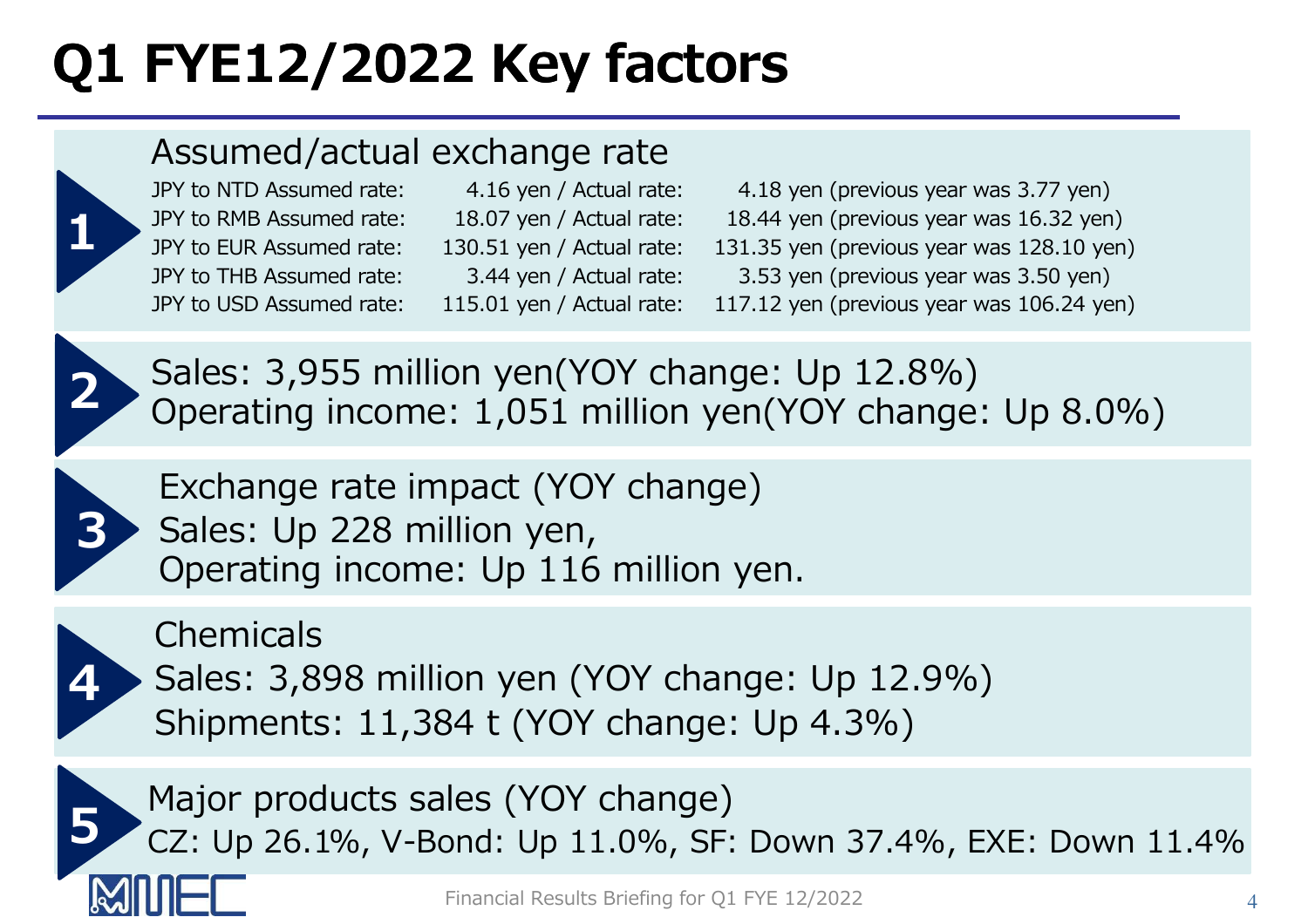## Q1 FYE12/2022 Results

Unit : million yen

|                                                              |                |                           | Full-year      |                           |                    |       |                |            |                   |
|--------------------------------------------------------------|----------------|---------------------------|----------------|---------------------------|--------------------|-------|----------------|------------|-------------------|
|                                                              | FYE12.2021     |                           | FYE12.2022     |                           |                    |       | FYE12.2021     | FYE12.2022 |                   |
|                                                              | <b>Results</b> | Progress<br>ratio $(\% )$ | <b>Results</b> | Progress<br>ratio $(\% )$ | <b>YOY</b><br>(% ) |       | <b>Results</b> | (Forcast)  | <b>YOY</b><br>(%) |
| Net sales                                                    | 3,505          | 23.3%                     | 3,955          | 23.8%                     | 450                | 12.8% | 15,038         | 16,650     | 10.7%             |
| Chemical sales                                               | 3,452          |                           | 3,898          |                           | 445                | 12.9% | 14,756         |            |                   |
| Gross profit                                                 | 2,220          |                           | 2,428          |                           | 208                | 9.4%  | 9,323          |            |                   |
| Gross profit margin                                          | 63.3%          |                           | 61.4%          |                           |                    |       | 62.0%          |            |                   |
| <b>SGA</b>                                                   | 1,246          |                           | 1,377          |                           | 130                | 10.5% | 5,383          |            |                   |
| Sales ratio                                                  | 35.6%          |                           | 34.8%          |                           |                    |       | 35.8%          |            |                   |
| Operating income                                             | 973            | 24.7%                     | 1,051          | 25.0%                     | 77                 | 8.0%  | 3,939          | 4,200      | 6.6%              |
| Operating profit margin                                      | 27.8%          |                           | 26.6%          |                           |                    |       | 26.2%          |            |                   |
| Ordinary income                                              | 1,036          | 25.2%                     | 1,186          | 26.7%                     | 150                | 14.5% | 4,104          | 4,450      | 8.4%              |
| Ordinary profit margin                                       | 29.6%          |                           | 30.0%          |                           |                    |       | 27.3%          |            |                   |
| Profit before tax                                            | 1,036          |                           | 1,185          |                           | 149                | 14.4% | 4,092          |            |                   |
| Net income                                                   | 742            | 25.2%                     | 793            | 24.8%                     | 51                 | 6.9%  | 2,949          | 3,200      | 8.5%              |
| Net income per share                                         | 39.11          |                           | 41.76          |                           |                    |       | 155.28         | 168.35     |                   |
| Financial Results Briefing for Q1 FYE 12/2022<br><b>AVIL</b> |                |                           |                |                           |                    |       |                |            |                   |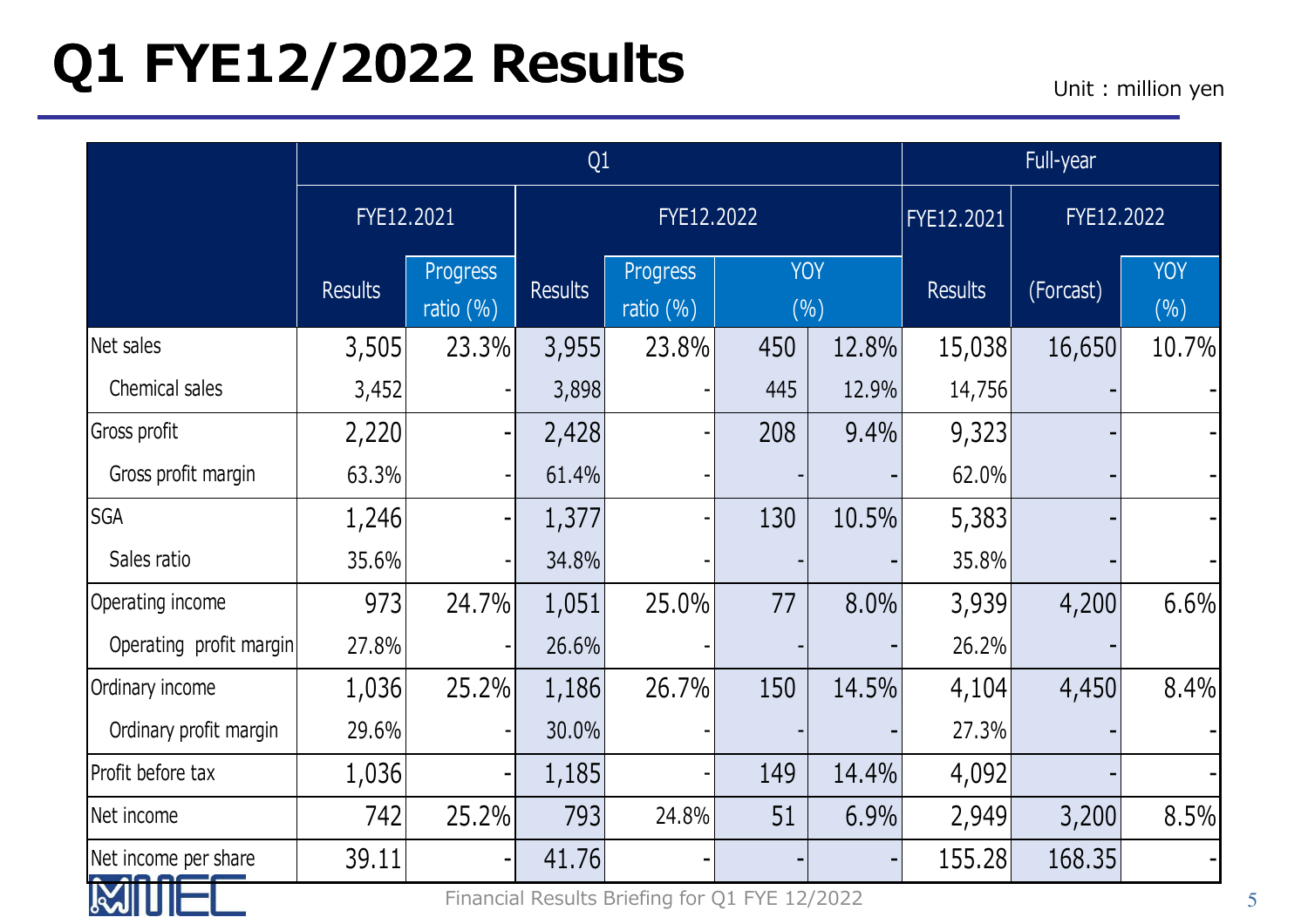# Net sales YOY

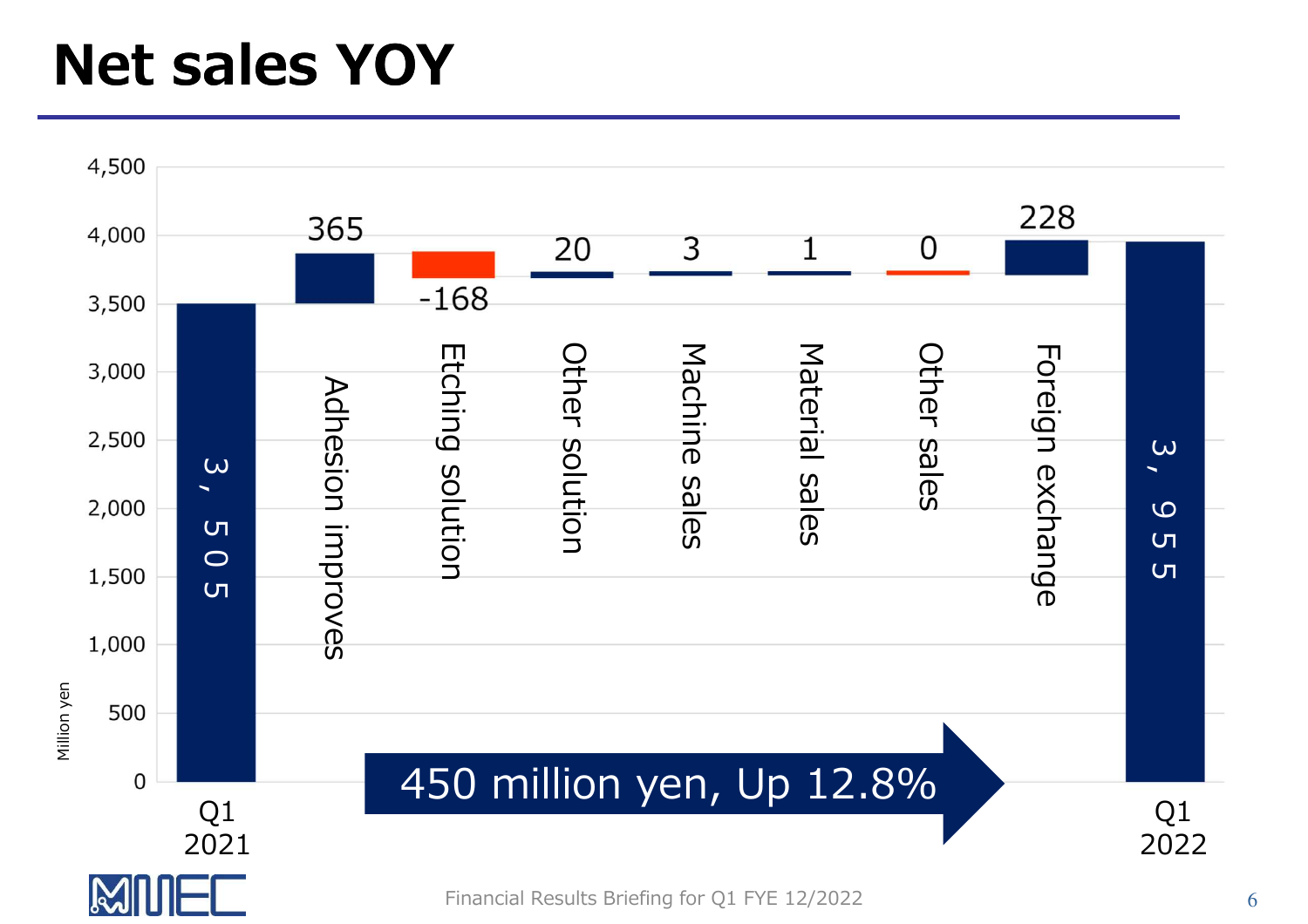# Operating income YOY





Financial Results Briefing for Q1 FYE 12/2022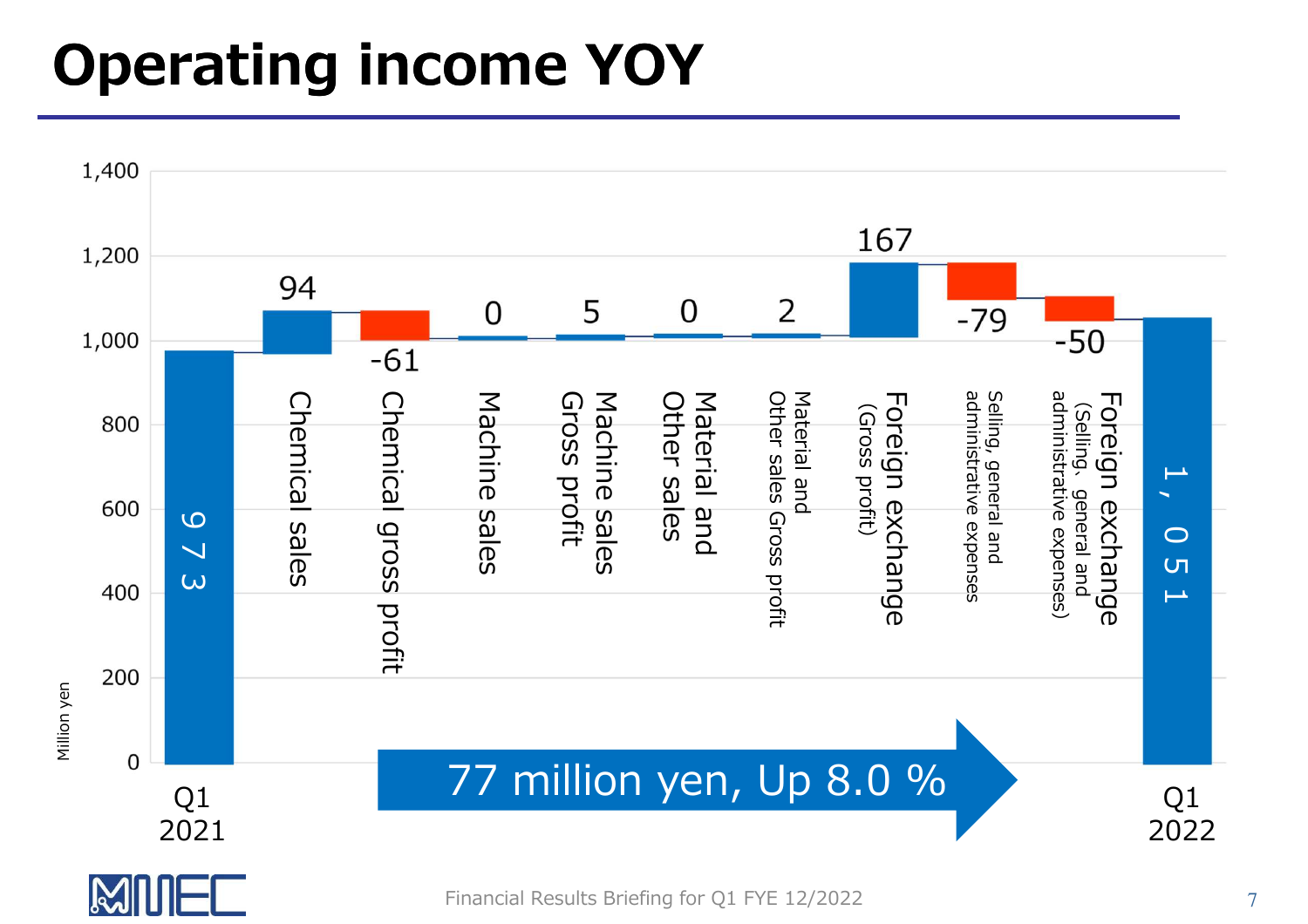### Quarterly performance:Sales, Operating income, Operating margin (Consolidated)



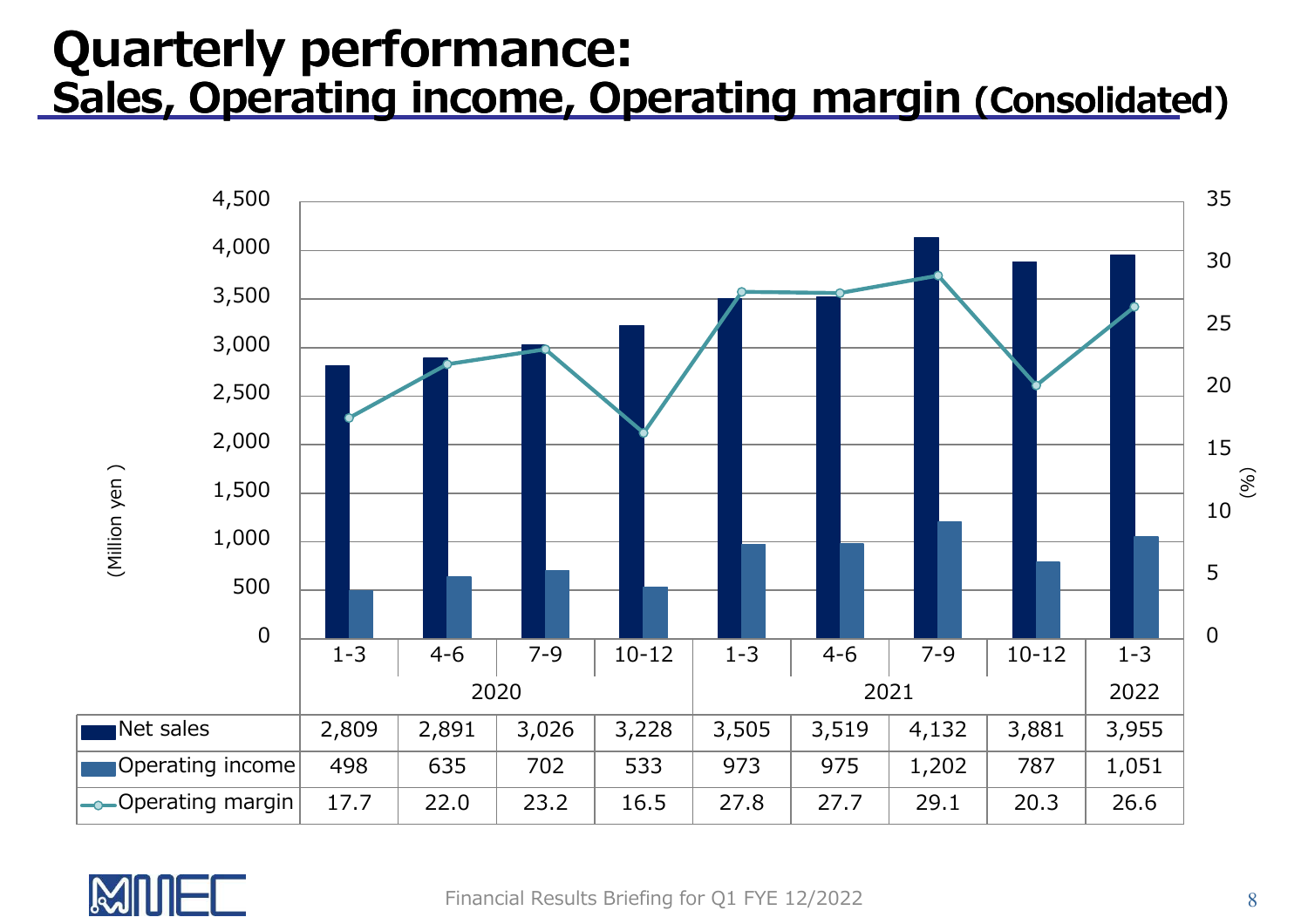### Quarterly composition: Operating income, SG&A, CODS (Consolidated)



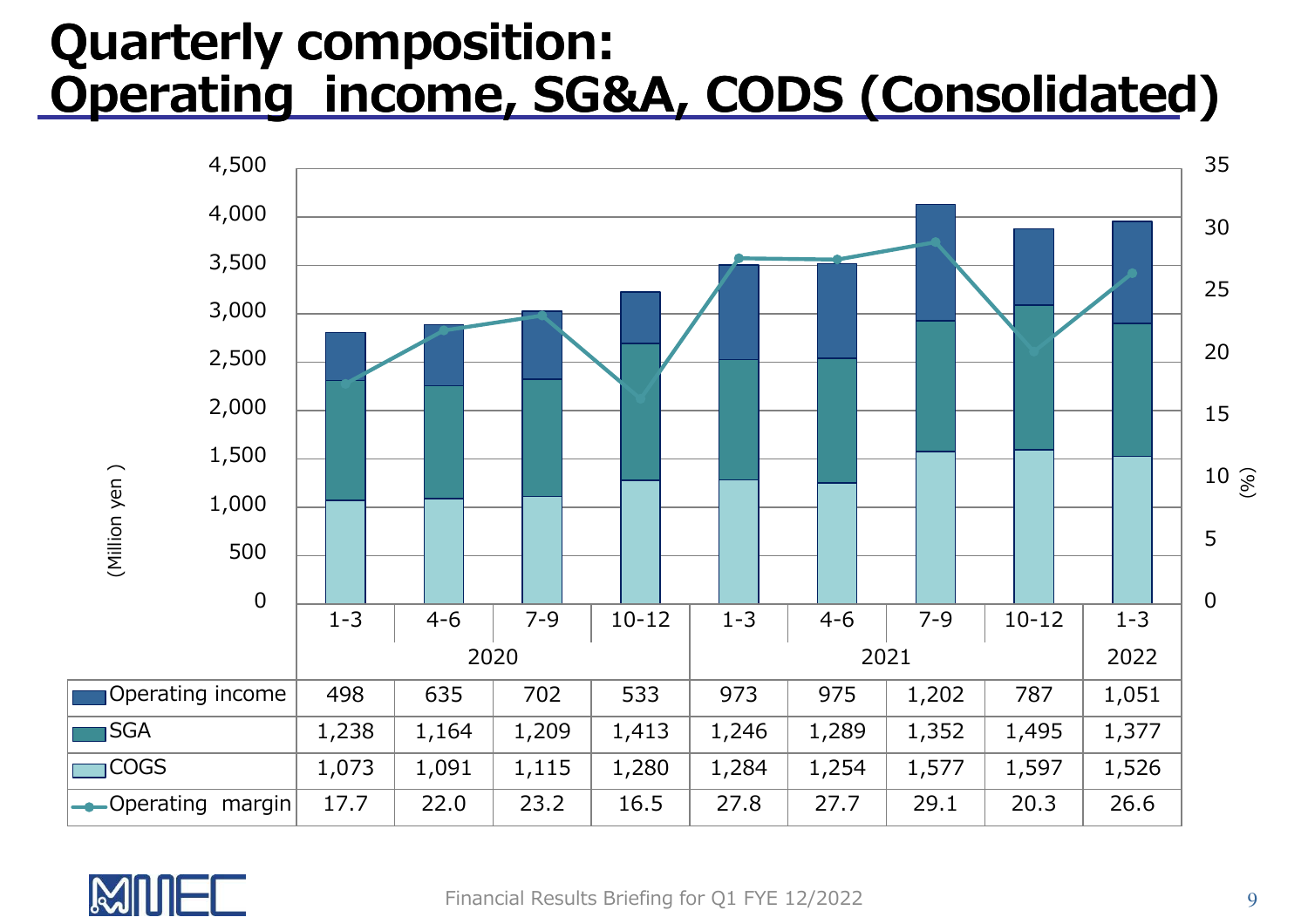# Quarterly performance : Product-specific sales (Consolidated)



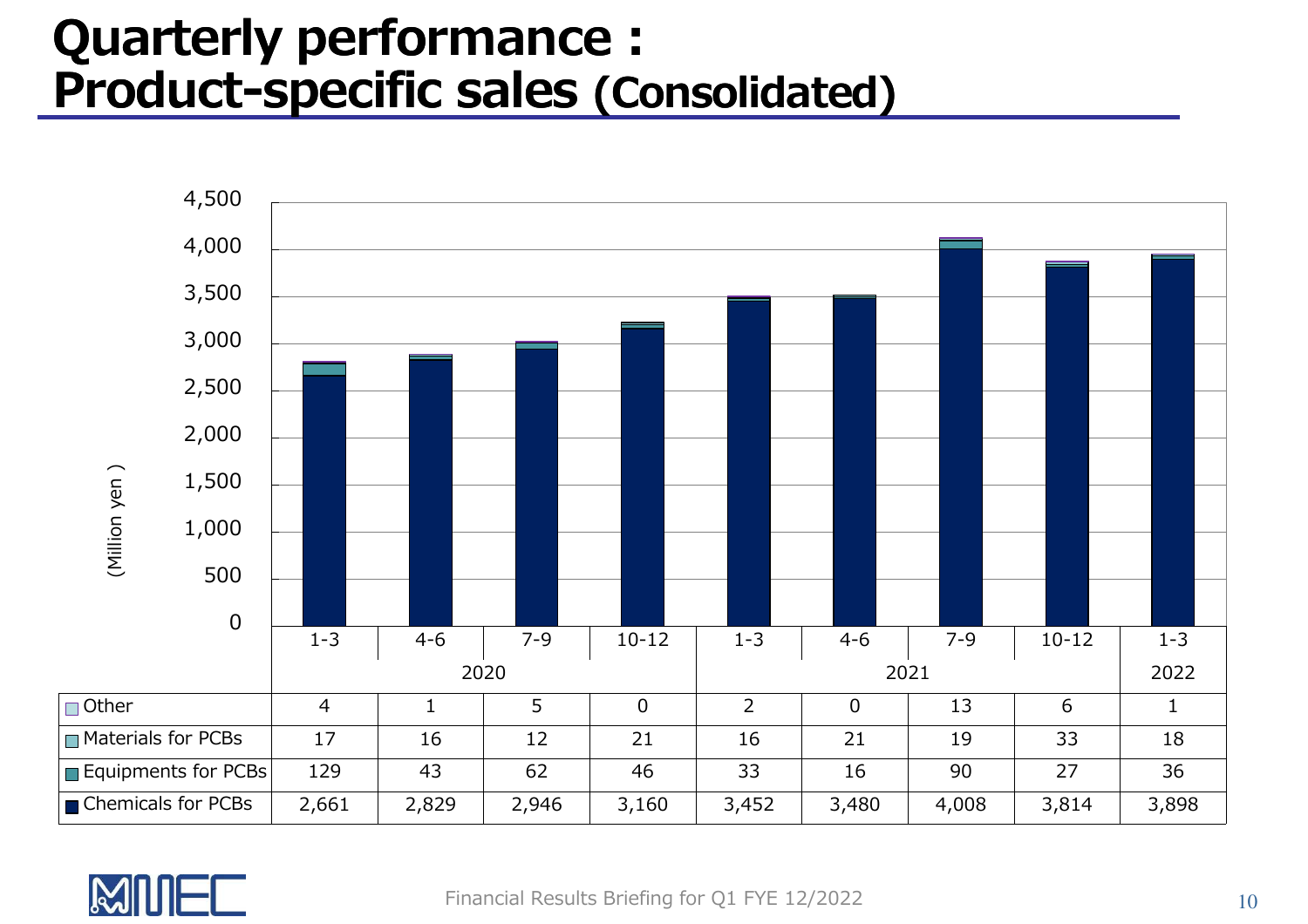# Quarterly performance :<br>Chemical sales (Consolidated)



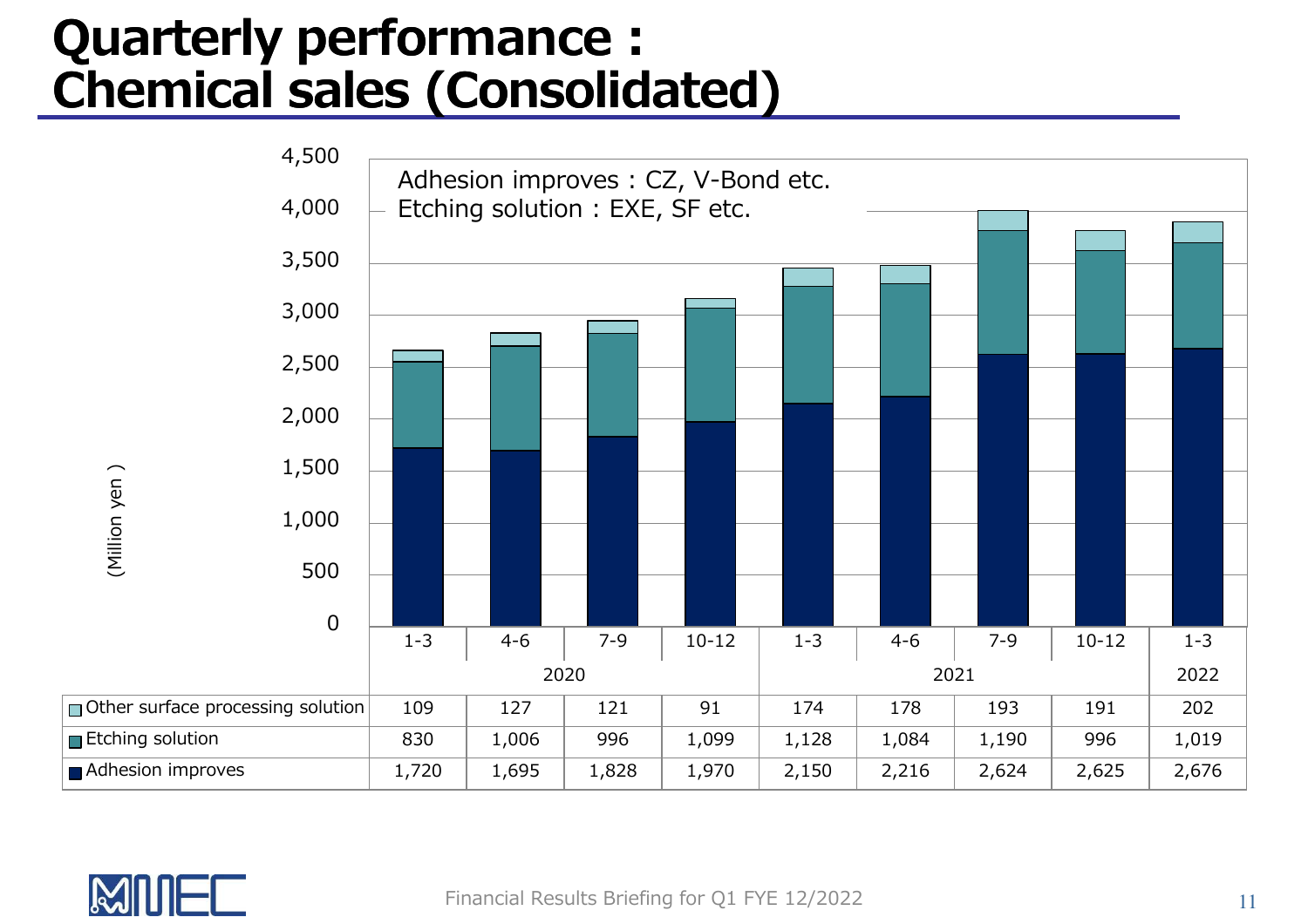# Quarterly performance : Chemical shipment volume (Consolidated)



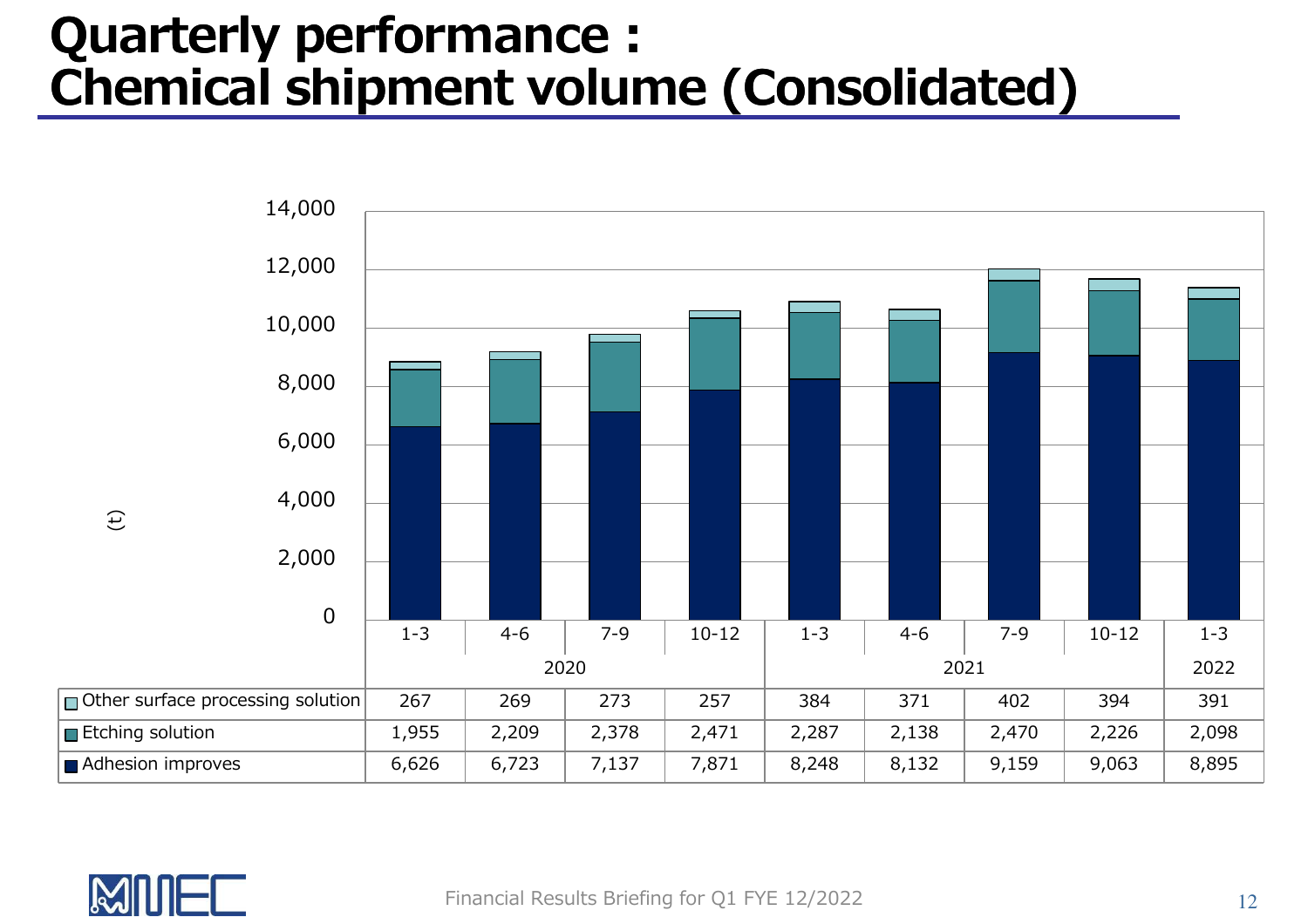## Quarterly performance : CZ series sales



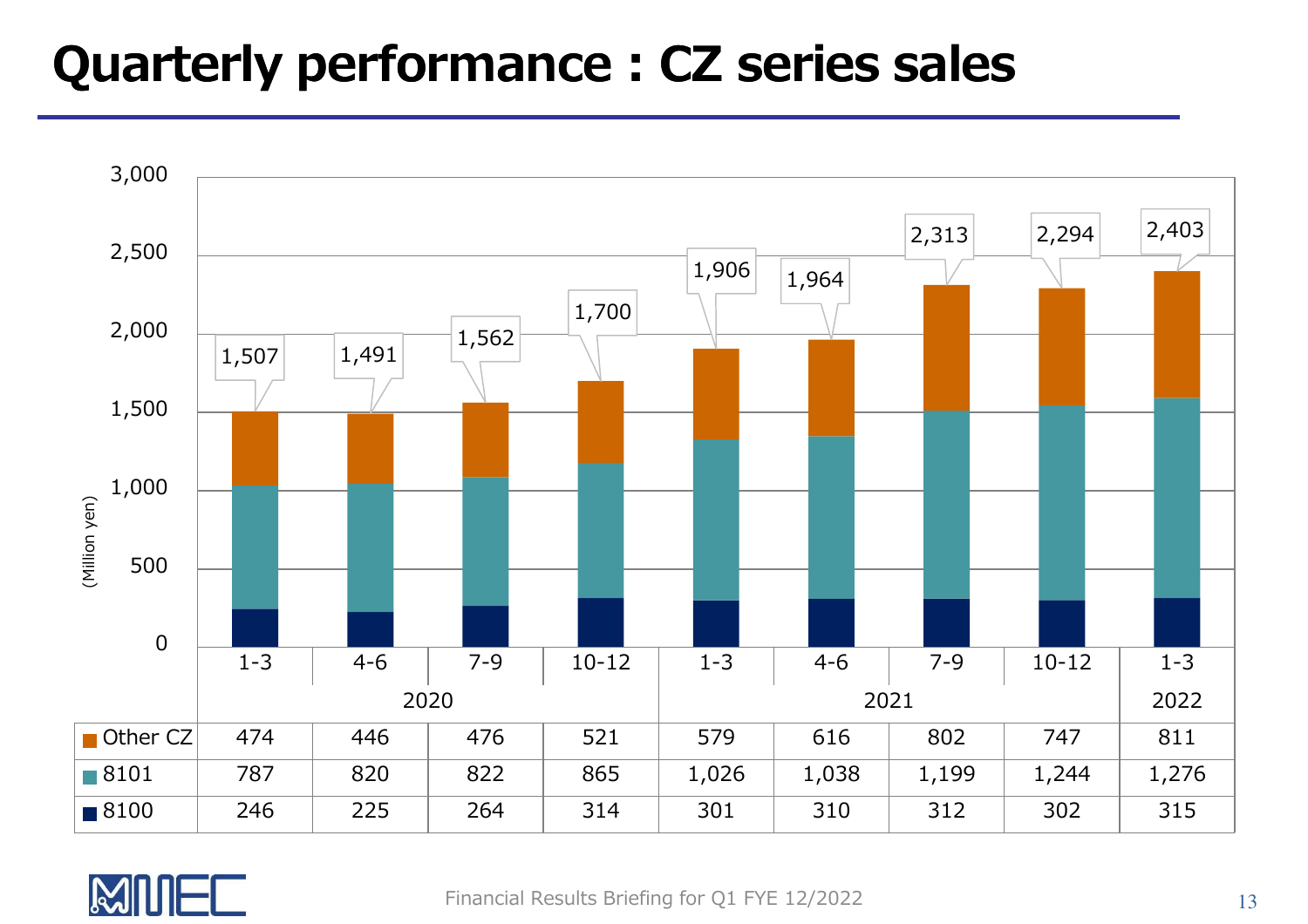# Quarterly performance :<br>CZ series sales (Composition ratio)



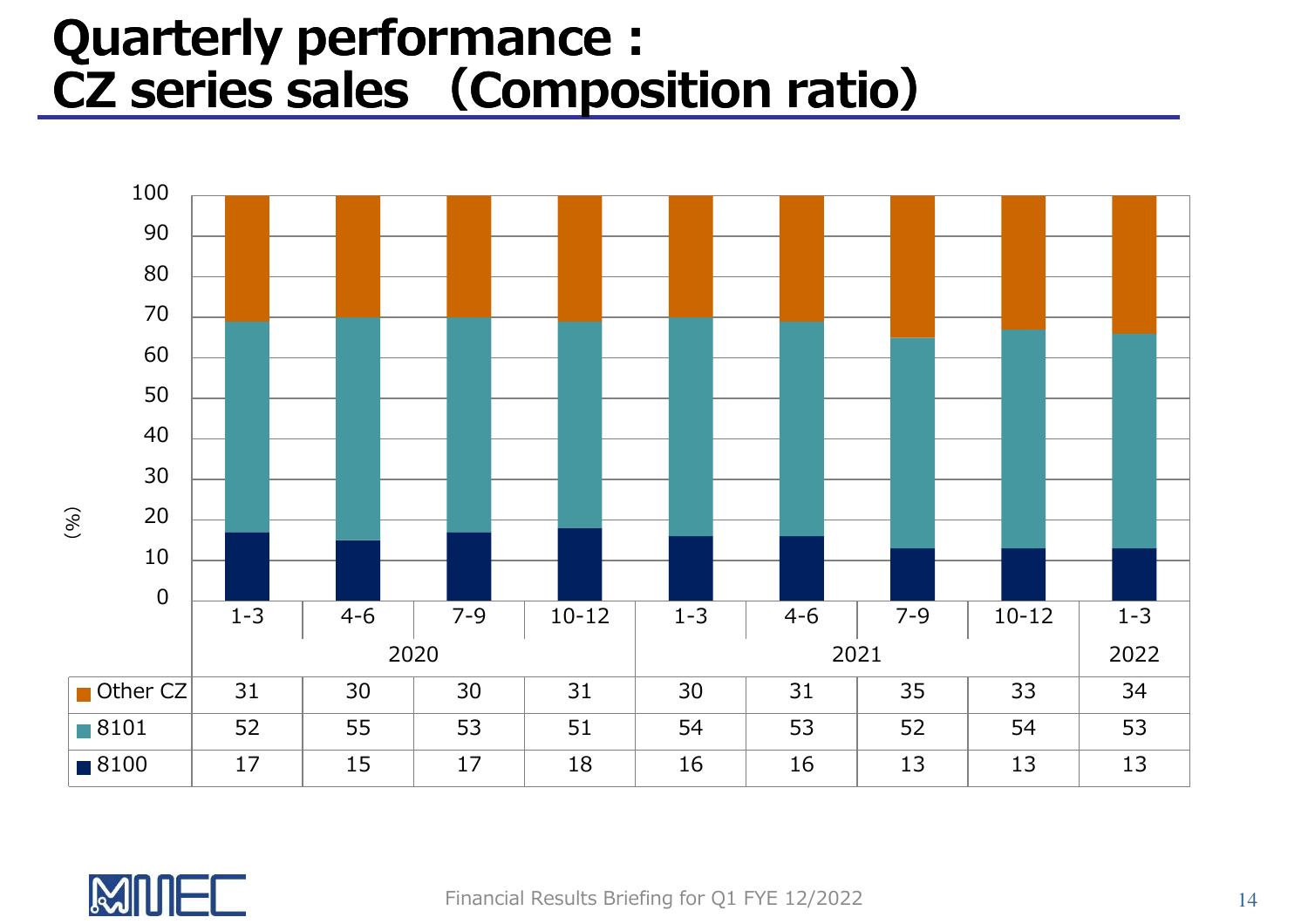### Quarterly performance : Region-specific sales and overseas sales ratio



Overseas sales ratio is 79.0%(same period of the previous year: 75.8%) if domestic agents' overseas chemical sales are included.



Financial Results Briefing for Q1 FYE 12/2022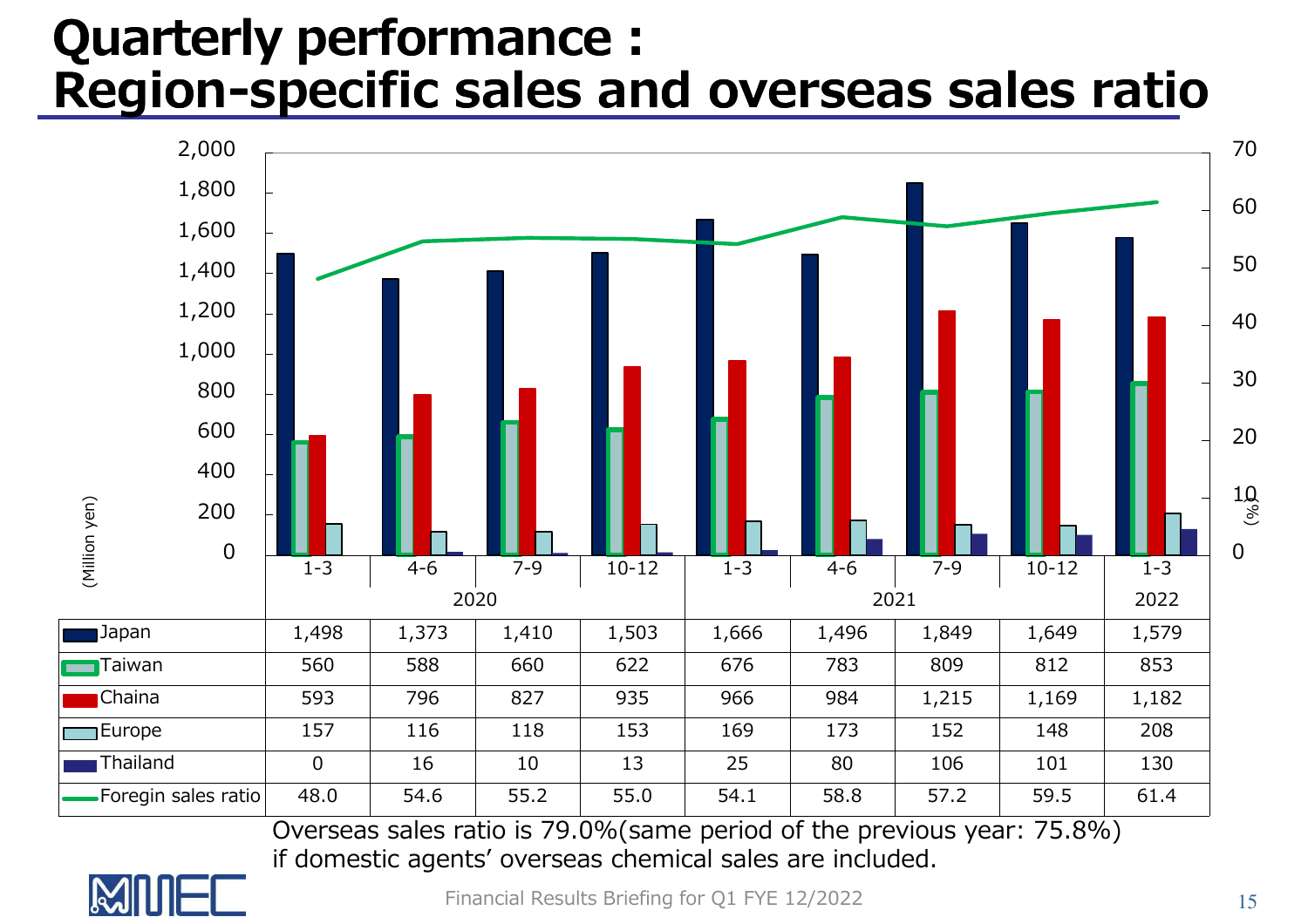# FYE12/2022 full-year forecast

|                              | <b>FYE12/2021</b><br>(53rd term) |                                | FYE12/2022<br>(54th term) May, 10 2022 |                                |                              |                                |                                |                              |  |
|------------------------------|----------------------------------|--------------------------------|----------------------------------------|--------------------------------|------------------------------|--------------------------------|--------------------------------|------------------------------|--|
|                              | <b>Full-year</b>                 |                                | 1H                                     |                                |                              | <b>Full-year</b>               |                                |                              |  |
|                              | <b>Amount</b><br>(million yen)   | <b>Profit</b><br>ratio<br>(% ) | <b>Amount</b><br>(million yen)         | <b>Profit</b><br>ratio<br>(% ) | <b>YOY</b><br>change,<br>(%) | <b>Amount</b><br>(million yen) | <b>Profit</b><br>ratio<br>(% ) | <b>YOY</b><br>change<br>(% ) |  |
| Net sales                    | 15,038                           |                                | 7,950                                  | $\blacksquare$                 | 13.2                         | 16,650                         | $\blacksquare$                 | 10.7                         |  |
| Operating<br>income          | 3,939                            | 26.2                           | 2,000                                  | 25.2                           | 2.6                          | 4,200                          | 25.2                           | 6.6                          |  |
| Ordinary income              | 4,104                            | 27.3                           | 2,150                                  | 27.0                           | 6.3                          | 4,450                          | 26.7                           | 8.4                          |  |
| Net income                   | 2,949                            | 19.6                           | 1,500                                  | 18.9                           | 2.3                          | 3,200                          | 19.2                           | 8.5                          |  |
| Net income per<br>share(yen) | 155.28                           | $\blacksquare$                 | 78.92                                  | $\qquad \qquad \blacksquare$   | $\blacksquare$               | 168.35                         | $\qquad \qquad \blacksquare$   |                              |  |

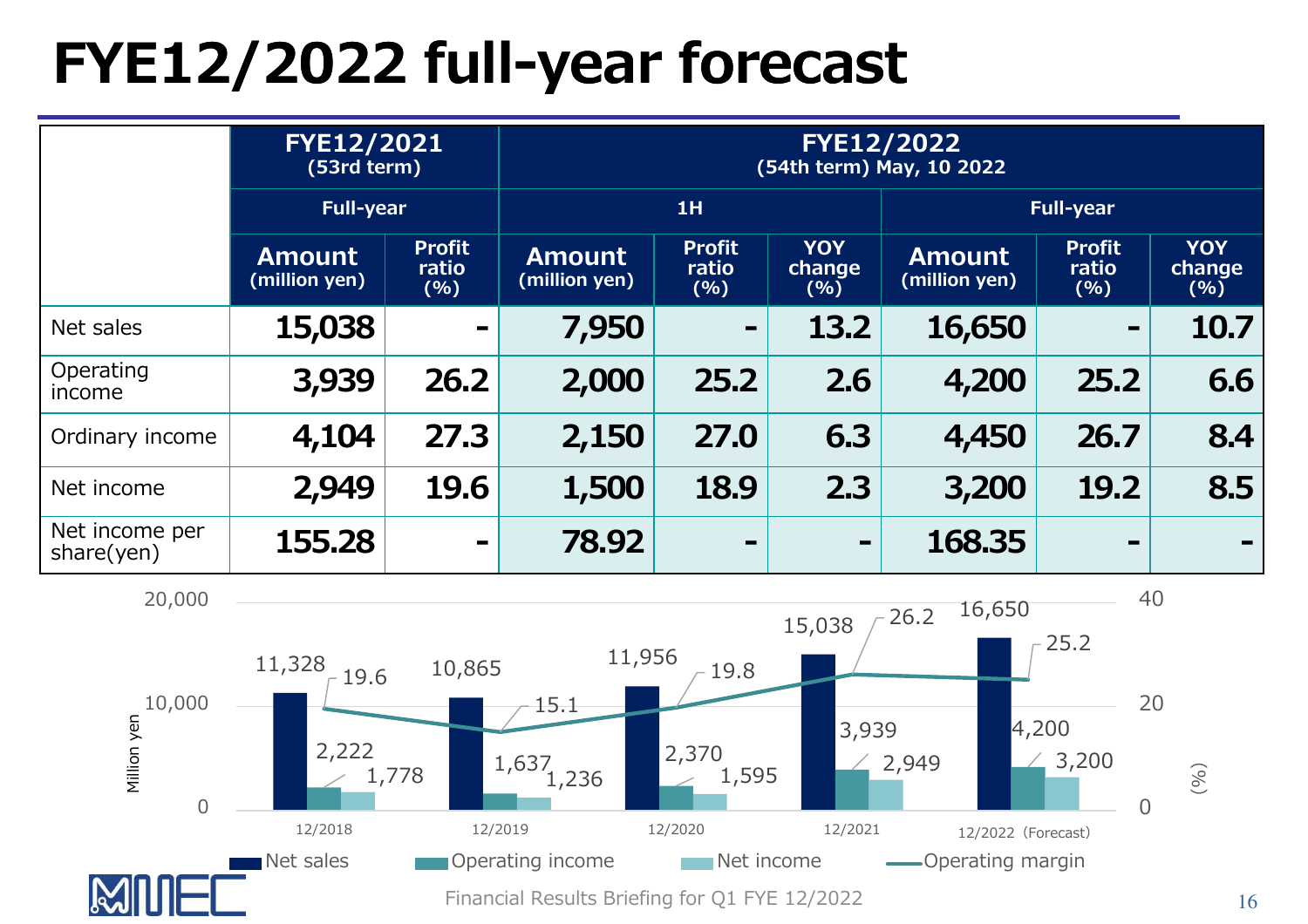### Capital investment, Depreciation expenses and R&D expenses





Financial Results Briefing for Q1 FYE 12/2022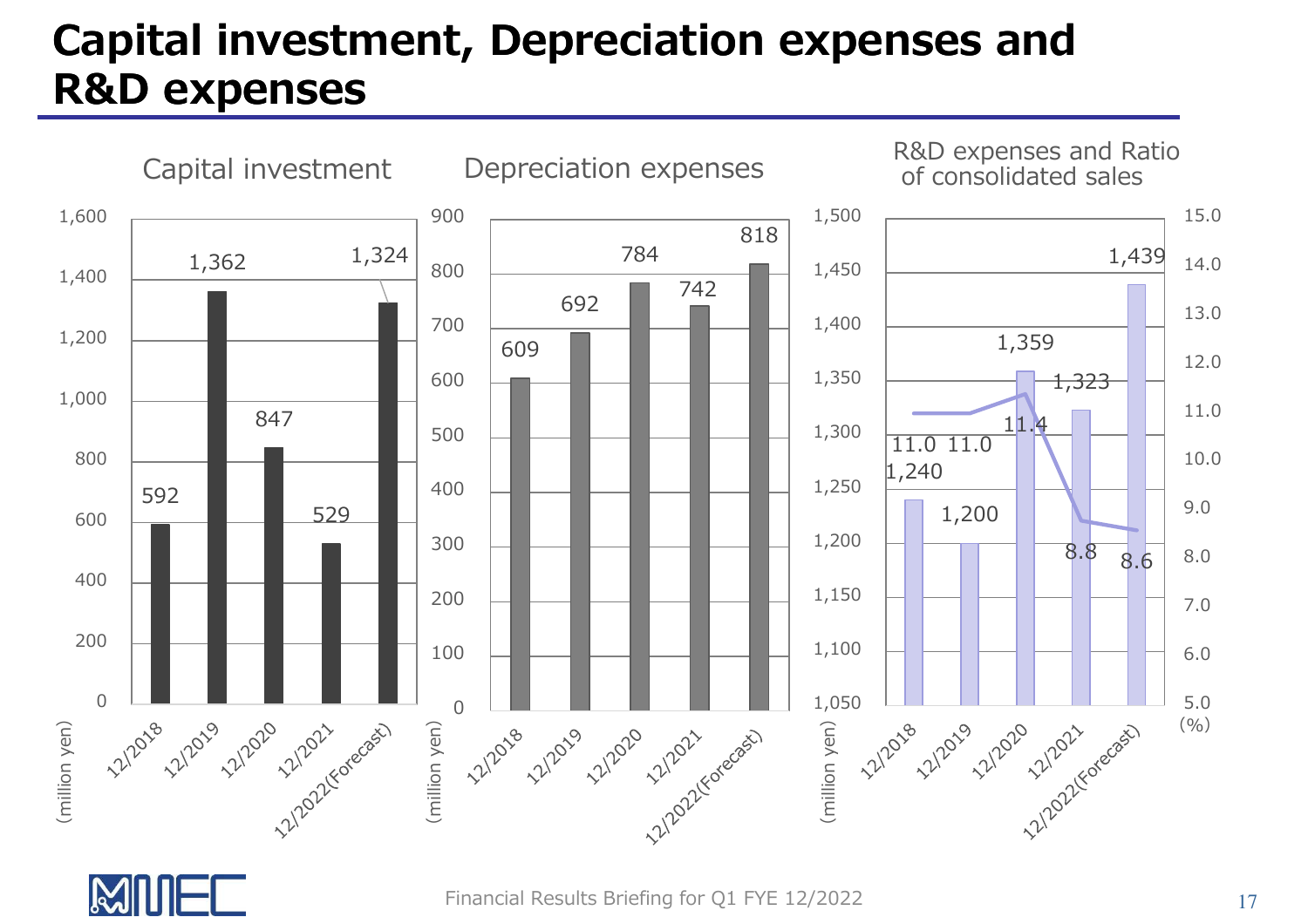# Dividend, payout ratio and ROE

### Dividend policy

Medium-term goal(consolidated payout ratio)30%

# 45.0 yen

20 yen<br>25 ven Q2 end Fiscal year-end<sup>25</sup> yen

Dividend (Forecast)

### Dividend / Dividend ratio



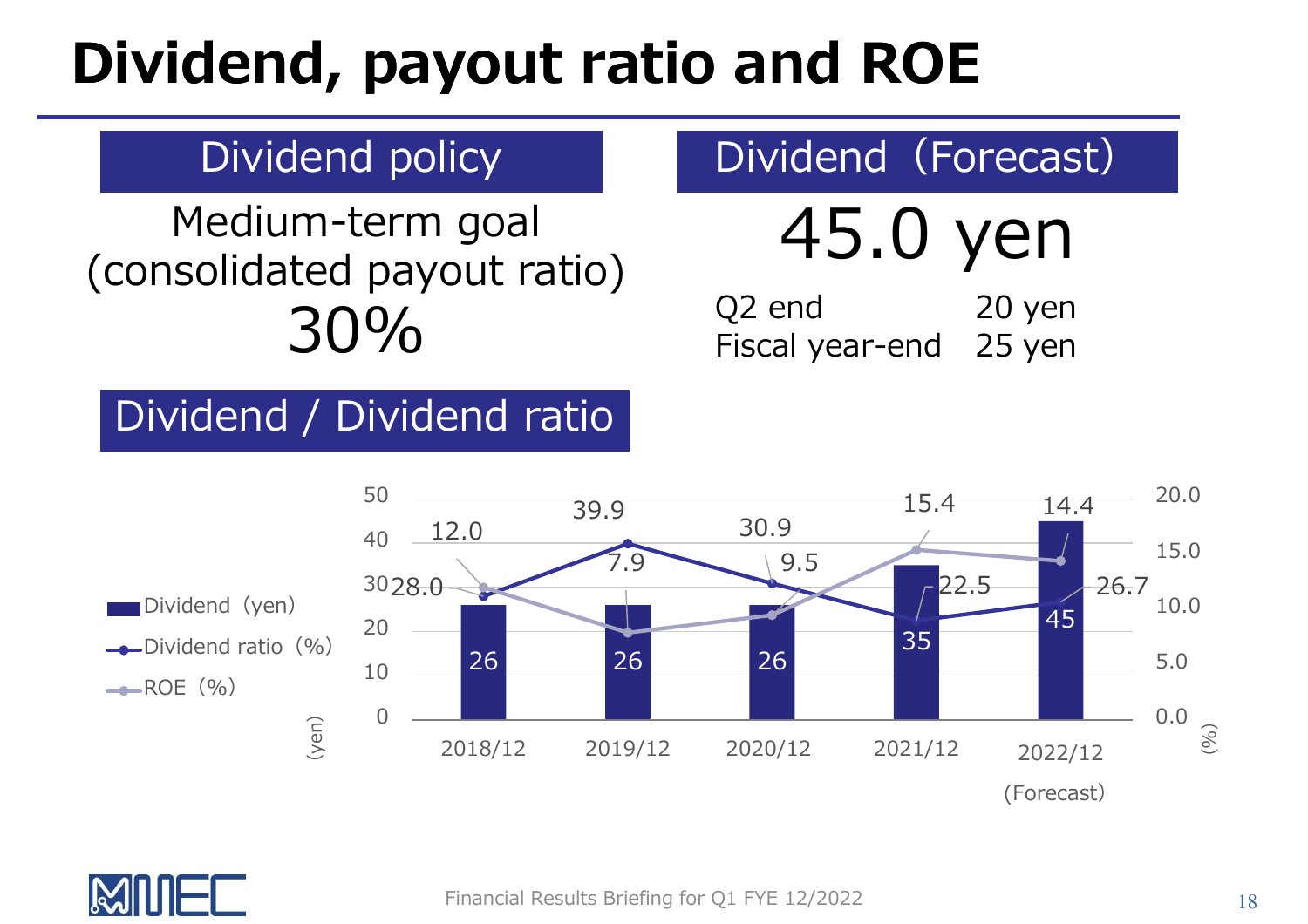# **ESG-H effort**

### Environment

- Eco friendly products and products that improve yield.<br>• Contribution to the improvement of the PCBs manufac
- Contribution to the improvement of the PCBs manufacturing environment.

## Social

- Contribution to social development (5G, autonomous driving).<br>• WLB sunnort, Success of women in the work place.
- WLB support, Success of women in the work place.

### Governance

- Invitation of outside directors (majority is outside)<br>• Establishment of ESG Committee and Compensatio
- Establishment of ESG Committee and Compensation Advisory Committee

### Human

• Implementing a personnel strategy based on "human capital management"